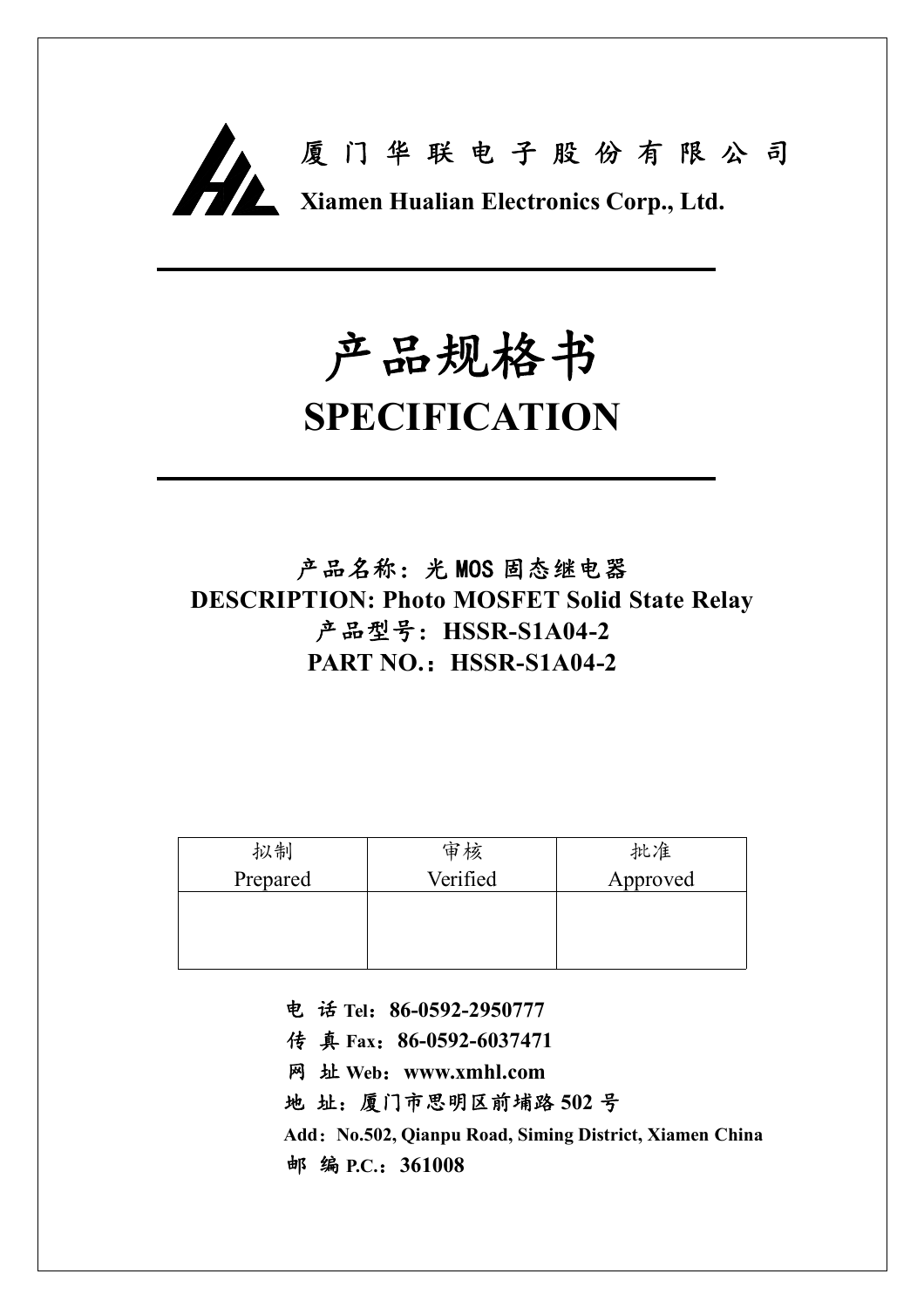#### **1 概述 General**

产品 HSSR-S1A04-2 由砷化铝镓红外发光二极管作为输入级耦合到高电压 输出光探测电路。光探测电路由高速光电二极管阵列和驱动电路构成,用 以开启/关断两个独立的高压金属氧化物半导体场效应管(MOSFET)。一个 最小 5mA 的电流流经输入级红外发光二级管可确保继电器动作。当加在输 入级红外发光二级管的正向压降为 0.8V 或更小值时,继电器可确保复位。 产品见图 1。 **图 1 产品 Figure 1-Product**



The HSSR-S1A04-2 consists of a AlGaAs infrared emitting diode input stage optically coupled to a high-voltage output detector circuit. The detector consists of a high-speed photovoltaic diode array and driver circuitry to switch on/off two discrete high voltage MOSFETs. The relay action with a minimum input current of 5mA through the input LED. The relay reset with an input voltage of 0.8V or less. Products shown in Figure 1.

#### **2 特点 Features**

- 微型光 MOS 固态继电器。Micro Photo MOSFET Solid State Relay.
- 单通道常开型单刀单掷继电器。Single Channel Normally On Single-Pole-Single-Throw (SPST) Relay.
- 600V 输出耐压产品。600V Output Withstand Voltage.
- 100mA 额定电流产品。100mA Current Rating.
- 低输入电流, CMOS 兼容。Low Input Current: CMOS Compatibility.
- 非常快的开关速度:典型值 0.5ms (Ton), 0.2ms (Toff )。 High Speed Switching: 0.5ms (Ton), 0.2ms (Toff ) Typical
- 高输入输出绝缘耐压: 3750 Vrms for 1 min。 High Input-to-Output Insulation Voltage: 3750 Vrms for 1 min.

#### **3 应用 Applications**

- 电信切换。Telecommunication Switching.
- 数据通讯。Data Communications.
- 电池管理。Battery Management.
- 工业控制。Industrial Controls.
- 医疗设备。Medical Equipment.
- **EMR/机械继电器替代。EMR / Reed Relay Replacement.**

#### **4 电原理图 Schematic Diagram**

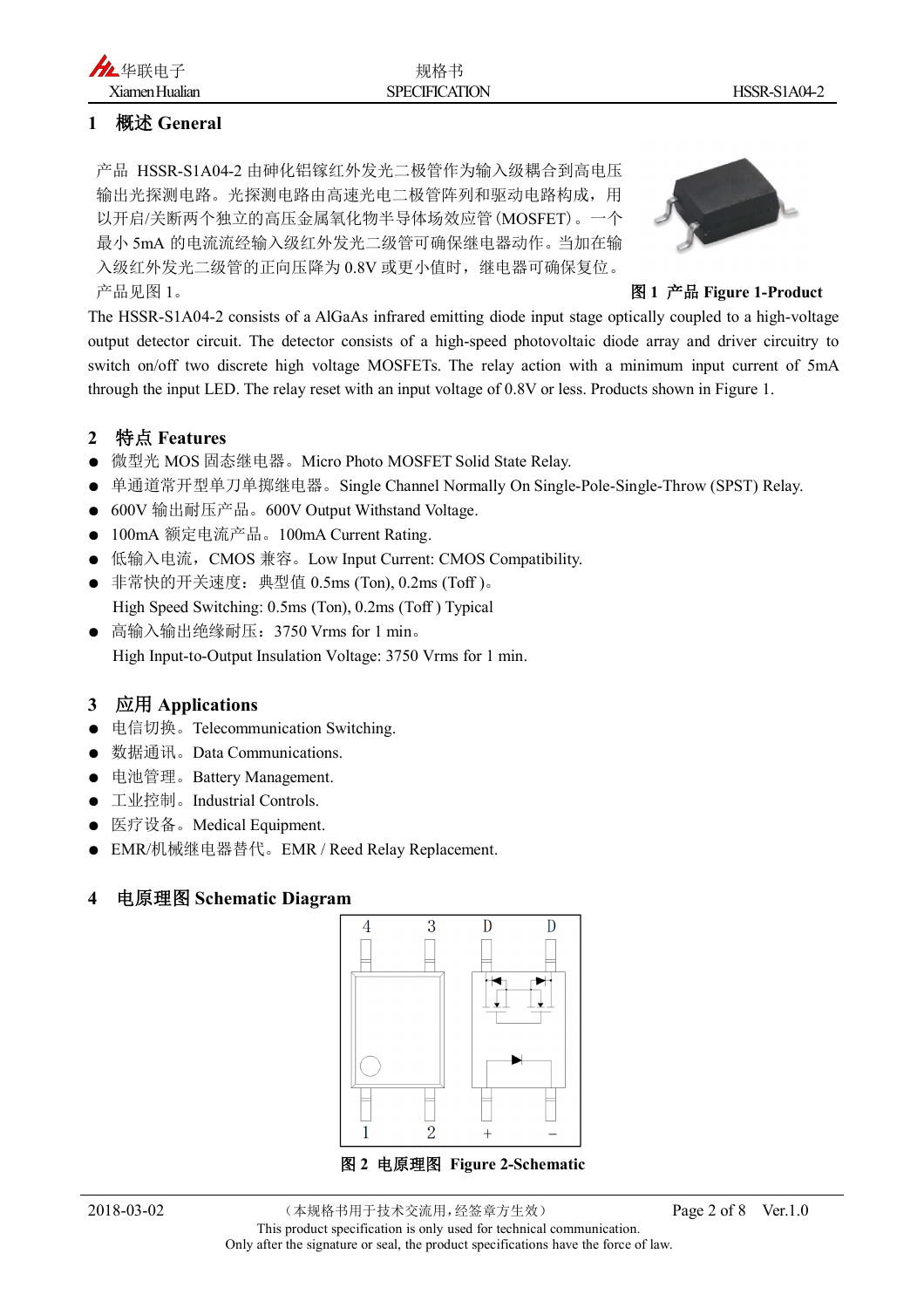

#### **5 极限参数 Absolute Maximum Ratings**

#### **表 1 极限参数**

#### **Table 1-Absolute Maximum Ratings**

| 参数名称 Characteristic                      |                                                               | 符号 Symbol        | 额定值             | 单位              |
|------------------------------------------|---------------------------------------------------------------|------------------|-----------------|-----------------|
|                                          |                                                               |                  | <b>Rating</b>   | Unit            |
|                                          | 正向电流 Forward Current                                          | $I_F$            | 25              | mA              |
| 输入端                                      | 反向电压 Reverse Voltage                                          | $V_R$            | 5               | V               |
| Input                                    | 耗散功率<br>Power Dissipation                                     | $P_M$            | 50              | mW              |
| 输出端<br>output                            | 开关电压 Switching Voltage                                        | $V_{O(MAX)}$     | 600             | V               |
|                                          | 连续通态电流 Continuous load current                                | $I_{O(MAX)}$     | 100             | mA              |
|                                          | 耗散功率<br>Power dissipation                                     | $P_{C}$          | 200             | mW              |
| 工作温度 Operating temp.                     |                                                               | $T_{\rm{aop}}$   | $-40 \sim +105$ | $\rm ^{\circ}C$ |
| 贮存温度 Storage temp.                       |                                                               | $T_{\text{stg}}$ | $-55 \sim +125$ | $\rm ^{\circ}C$ |
| 焊接温度 Soldering Temperature (10 Sec max.) |                                                               | $T_{\rm sld}$    | 255             | $\rm ^{\circ}C$ |
|                                          | 绝缘电压 Isolation voltage<br>(RH≤60%,交流 1 分钟) (RH≤60%, AC 1min.) | V <sub>ISO</sub> | 3750            | $V_{\rm rms}$   |

#### **6 光电参数 Opto-Electrical Characteristics**

#### **表 2 光电参数**

| <b>Table 2-Opto-Electrical Characteristics</b> |                                       |                          |                                |             | $T_a = 25^{\circ}C$ |             |            |
|------------------------------------------------|---------------------------------------|--------------------------|--------------------------------|-------------|---------------------|-------------|------------|
| 参数名称<br>Characteristic                         |                                       | 符号<br><b>Symbol</b>      | 测试条件<br><b>Test conditions</b> | 最小值<br>Min. | 典型值<br>Typ.         | 最大值<br>Max. | 单位<br>Unit |
|                                                | 正向电压<br>Forward voltage               | $V_{\rm F}$              | $I_F = 10mA$                   |             | 1.2                 | 1.4         | V          |
|                                                | 反向电流<br>Reverse current               | $I_{R}$                  | $V_R = 5V$                     |             |                     | 10          | uA         |
| 输入端<br>Input                                   | 动作电流<br><b>Action Current</b>         | $I_{F(ON)}$ <sup>a</sup> | $I0=100mA$                     |             | $\overline{2}$      | 3           | mA         |
|                                                | 复位电流<br><b>Reset Current</b>          | $I_{F(OFF)}$             | $I0=100mA$                     |             | 0.35                | 0.5         | mA         |
|                                                | 断态漏电流<br>OFF-State<br>Leakage Current | $I_{OFF}$                | $V_0 = 600V$                   |             |                     | 1           | uA         |
| 输出端<br>Output                                  | 导通电阻<br>ON Resistance                 | $R_{ON}$                 | $I_0=100mA$ , $I_F=3mA$        |             |                     | 20          | Ω          |
|                                                | 输出电容<br>Output<br>Capacitance         | C <sub>O</sub>           | $V_{OFF}=0V$ ,<br>$fO = 1 MHz$ |             | 500                 |             | pF         |
| 传输<br>Xfer                                     | 动作时间<br><b>Action Time</b>            | T <sub>ON</sub>          | $I_F = 10mA$ , $I_O = 100mA$   |             |                     | 0.5         | ms         |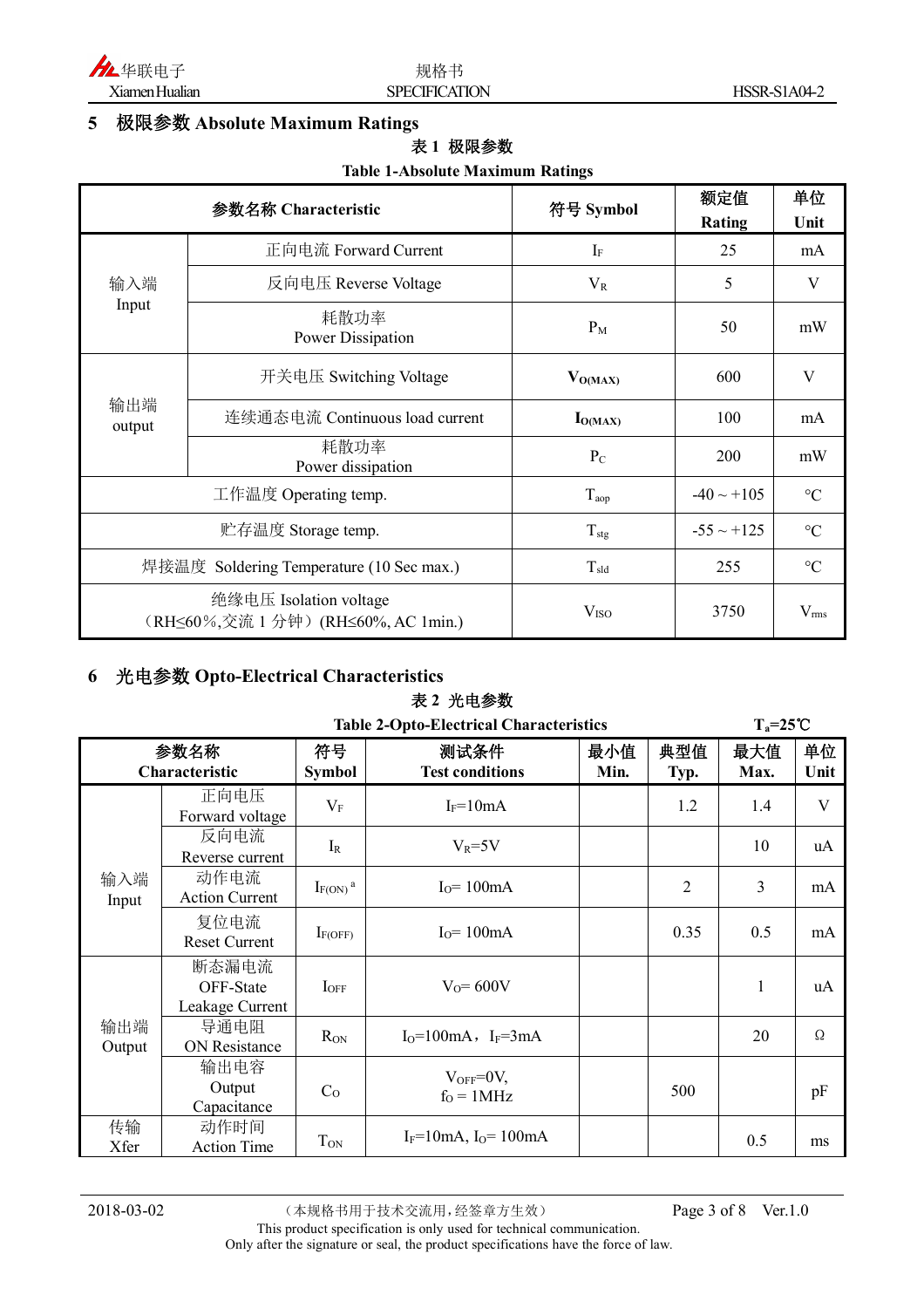| 九华联电子                                                                                                                                                     |                                |                   | 规格书                               |      |     |              |    |
|-----------------------------------------------------------------------------------------------------------------------------------------------------------|--------------------------------|-------------------|-----------------------------------|------|-----|--------------|----|
| Xiamen Hualian                                                                                                                                            |                                |                   | <b>SPECIFICATION</b>              |      |     | HSSR-S1A04-2 |    |
|                                                                                                                                                           | 复位时间<br>Reset Time             | $T$ OFF           | $I_F = 10mA$ , $I_O = 100mA$      |      |     | 0.2          | ms |
|                                                                                                                                                           | 耦合电容<br>Coupled<br>Capacitance | C <sub>1</sub> /O | $Vs=0, f=1MHz$                    |      | 0.5 |              | pF |
| 隔离<br>Isolation                                                                                                                                           | 绝缘电压<br>Isolation voltage      | V <sub>ISO</sub>  | $I_{off} \leq 0.3$ mA,<br>AC, 60s | 3750 |     |              |    |
| "保证所有器件在 IF 值小于或等于最大的 IF(ON)时动作。<br>It is guaranteed that all devices active when $I_F$ value is less than or equal to the maximum value of $I_{F(ON)}$ . |                                |                   |                                   |      |     |              |    |

#### **7 特性曲线 Performance Curves**



**图 3 特性曲线 Figure 3- Performance Curves**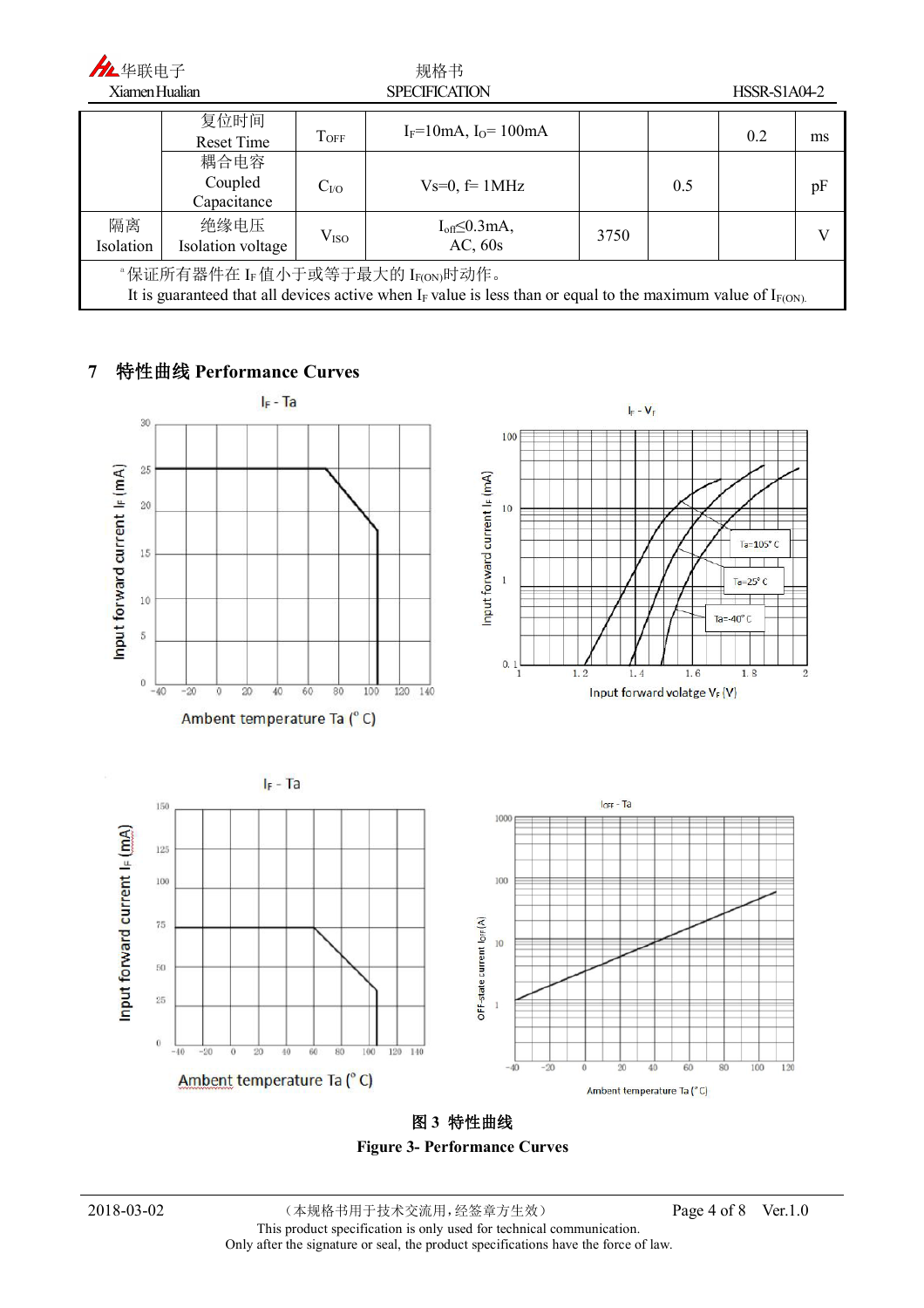

#### **8 外形尺寸及电原理图 Dimensions and Circuit Diagram**



**图 4 HSSR-S1A04-2 外形尺寸 Figure 4- The dimensions of HSSR-S1A04-2**

#### **9 标志 Mark**

产品上应有型号、公司商标、生产日期代码、引出端识别标记。例如:HSSR-S1A04-2 产品印章如图 5。

Print type characters ,trade mark and Lot.No.on the Photo Coupler.For example the marking of product HSSR-S1A04-2 is shown as figure 5.



#### **图 4 产品印章 Figure 4- Marking**

#### **10 包装方式 Packing**

**10.1** 编带包装(Tape and reel):适用于 For HSSR-S1A04-2

10.1.1 每卷数量(Qty/reel): 3000 只(pcs)。每箱数量(Qty/ctn): 45000 只(pcs)。

10.1.2 内包装 (Inner packing):

每卷盘 3000 只,贴合格证(型号、生产日期代号、检验员代号)。

3000pcs/reel, certificate on reel (model, code of product date, Inspector's code)

**10.1.3** 外包装(Outter packing):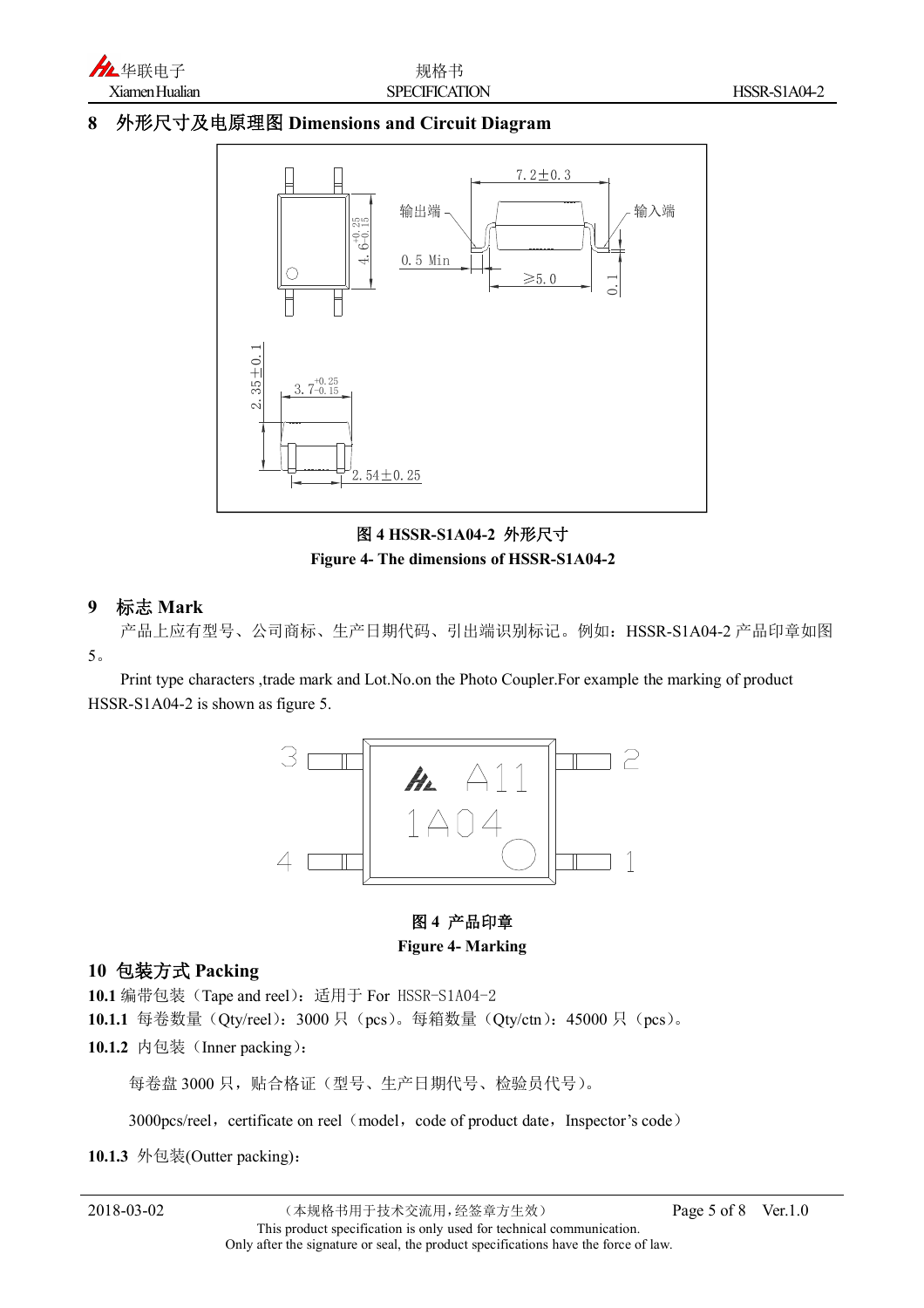

公司名称、地址、商标、产品型号、数量等标志。

Indication of company name, address, trade mark, model and quantity.

#### **10.1.4** 示意图(Schematic):



**图 5 编带包装示意图 Figure 5- Taping Packing Schematic**

**10.2** 标识 Label



**图 6 标识 Figure 6-Label**

**10.3** 注意事项 Note

**10.3.1** 推荐贮存温度 Recommend storage Temp.: 0~40°C; 推荐贮存湿度 Recommend storage humidity: <70%; 贮存有效期半年 Storage life: Half of a year. **10.3.2** 湿气敏感度等级 3 级。MSL level: MSL 3.

**10.4** 引脚镀锡厚度:大于等于 5μm。

Thickness of Sn which plated on lead frame:  $\geq 5$  µm. **10.5** 推荐焊接条件 Recommended soldering conditions

2018-03-02 (本规格书用于技术交流用,经签章方生效) Page 6 of 8 Ver.1.0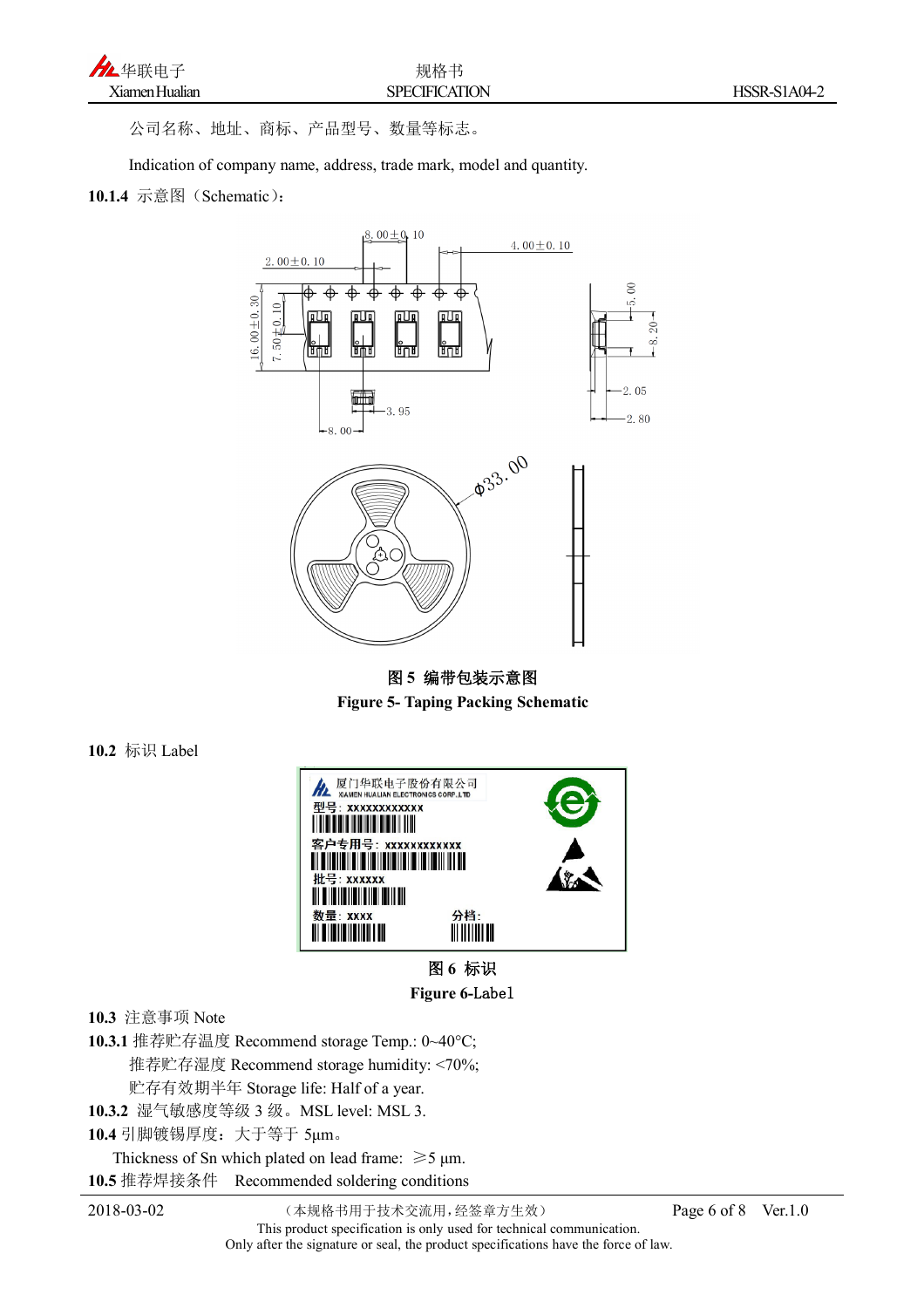**10.5.1** 施加在环氧树脂上的温度不要超过最高贮存温度。

Not to apply high temperature exceeding the maximum storage temperature to the epoxy resin.

**10.5.2** 在高温下不要对环氧树脂施加压力。

Not to apply any force to the epoxy resin at high temperature.

- **10.5.3** 焊接过程 Soldering process
	- 1、在焊接过程中不要对器件施加任何压力。

Not to apply any stress to the component during the soldering process.

- 2、回流焊 Reflow soldering
- 1) 推荐锡膏规格 Recommend tin glue specifications:
	- a) 熔点 Melting temperature:217℃
	- b) 组分 Contains: SnAg3Cu0.5
- 2) 回流焊工序必须在器件冷却至室温后进行。Never take next process until the component is cooled down to room temperature after reflow.
- 3) 推荐回流焊接参数,如下图所示: The recommended reflow soldering profile is following:



|                                                             | Symbol                  | Min | Max | Unit |
|-------------------------------------------------------------|-------------------------|-----|-----|------|
| Preheat temperature                                         | $\mathsf{T}_\mathsf{S}$ | 150 | 200 | °С   |
| Preheat time                                                | ts                      | 60  | 120 | s    |
| Ramp-up rate $(T_L$ to $T_P$ )                              |                         |     | 3   | °C/s |
| Liquidus temperature                                        | $T_{L}$                 | 217 |     | °C   |
| Time above T <sub>1</sub>                                   | tı                      | 60  | 150 | s    |
| Peak temperature                                            | Tр                      |     | 260 | °C   |
| Time during which $T_c$ is<br>between $(T_P - 5)$ and $T_P$ | tp                      |     | 30  | S    |
| Ramp-down rate $(T_P$ to $T_L$ )                            |                         |     | 6   | °C/s |

#### **图 7 回流焊参数**

#### **Figure 7-Recommended reflow soldering profile**

#### **11 产地 Production Place**

**11.1** 产地 Production Place:中国厦门 Xiamen China;

11.2 工厂名称 Production NO.: 厦门华联电子股份有限公司; Xiamen Hualian Electronics Corp., Ltd.;

11.3 工厂地址 Production Add.: 中国厦门市思明区前埔路 502 号 No.502, Qianpu Road, Siming District, Xiamen China.